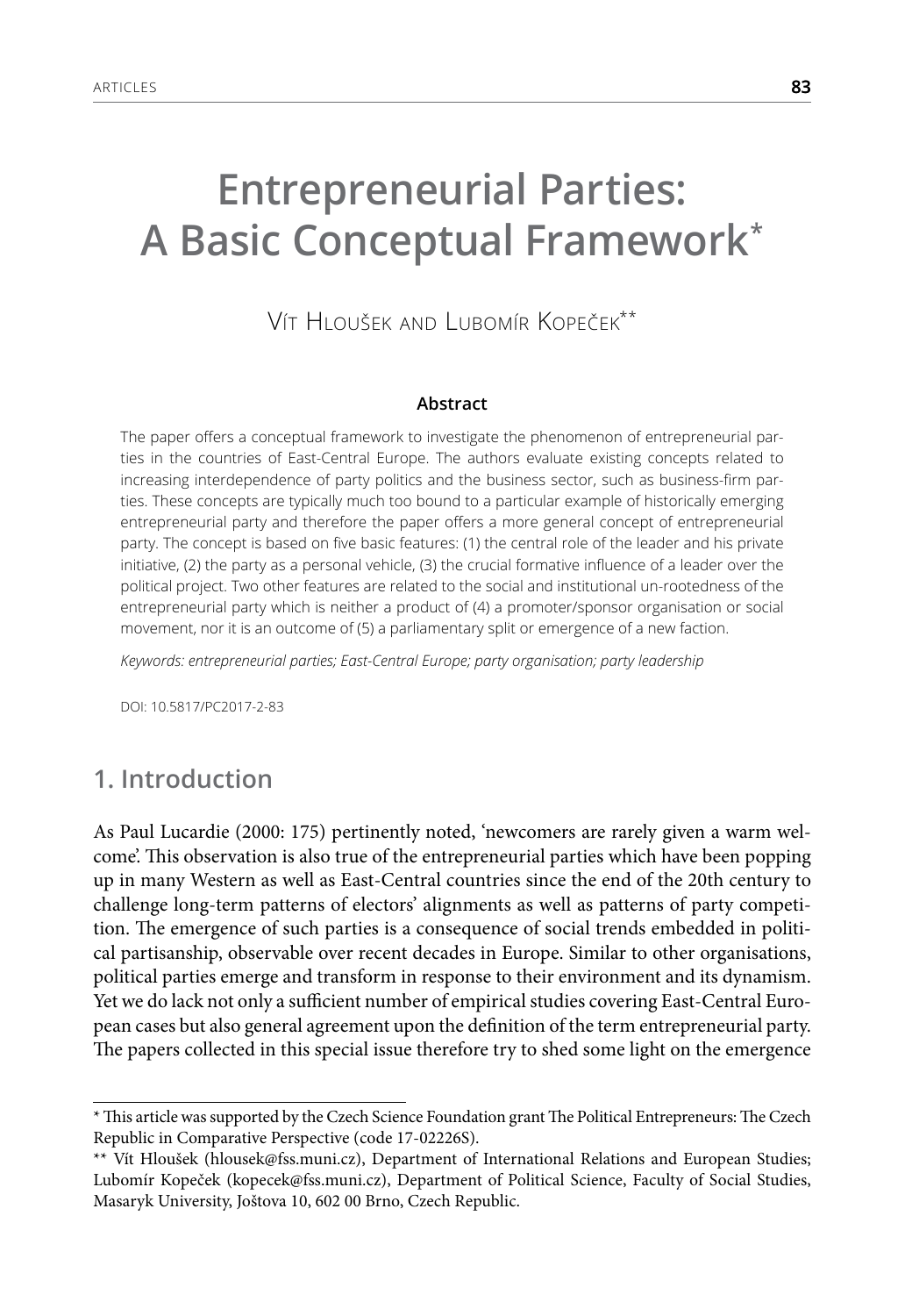and performance of entrepreneurial parties in East-Central European countries. The introductory paper discusses issues of conceptualisation of entrepreneurial and business-firm parties in order to offer a minimalist working concept of an entrepreneurial party suitable for application in the East-Central European context.

In order to summarize the conceptual discussion and to establish a 'minimal' concept of an entrepreneurial party, we organized the paper as follows. First, we situate the phenomenon of entrepreneurial parties into the wider evolutionary perspective of species or types of political parties that have historically emerged in Europe, as we consider such an approach necessary in order to understand their rise.1 Subsequently we focus on key definitions and conceptualisations, relying on selected cases as necessary.

# **2. Species of parties in the context of historical and social trends**

When Maurice Duverger (1954), an influential figure in classical political science, described the origins of modern political partisanship in the nineteenth century, he connected the phenomenon with *cadre parties*, dominated by local notables whose sole visible organisational expression was found in parliament. Under the conditions of limited suffrage, these notables only needed to obtain the backing of a small group of supporters at the local level, which was possible through their personal contacts. At the time when Duverger published his classic work, i.e. the 1950s, the main trend was toward mass parties deeply rooted in society, and this had been the case since the late nineteenth century. Mass parties enjoyed a large membership, which was intimately linked to their daily functioning: members funded the parties, canvassed on their behalf, provided the party bureaucrats responsible for their operations, and layed out a clear ideological orientation. This type of party originally emerged to represent social groups with limited or no rights, and was usually initiated by promoter organisations, such as trade unions or churches. This broader organisational basis tended to reinforce the loyalty of the subculture surrounding the mass party. Another influential figure, Sigmund Neumann (1956) describes them differently, although no less aptly than Duverger, as *parties of social integration*.

To this day, mass parties are understood as the classic form, yet their golden era was the first half of the twentieth century, after which they receded, in line with the changes to Western Europe's social structure. The unfreezing of historical cleavages (see Lipset, Rokkan 1967) and the rise of the welfare state resulted in a transformation of Western European societies, triggering shifts in citizen's values (Inglehart 1971; 1990). Consequently, there has been a dealignment process, i.e. an erosion of the links between parties and society, accompanied by trends such as the decline in party identifications and decreasing party membership (Dalton 2000; Biezen et al. 2012).

Another important transformative factor has been the increasing use of new mass media, initially mainly television and later new social media. This has radically changed the mode of communication between politicians and voters. Some analyses have shifted the 'golden era' of mass partisanship to the first decades post-WWII, pointing out the huge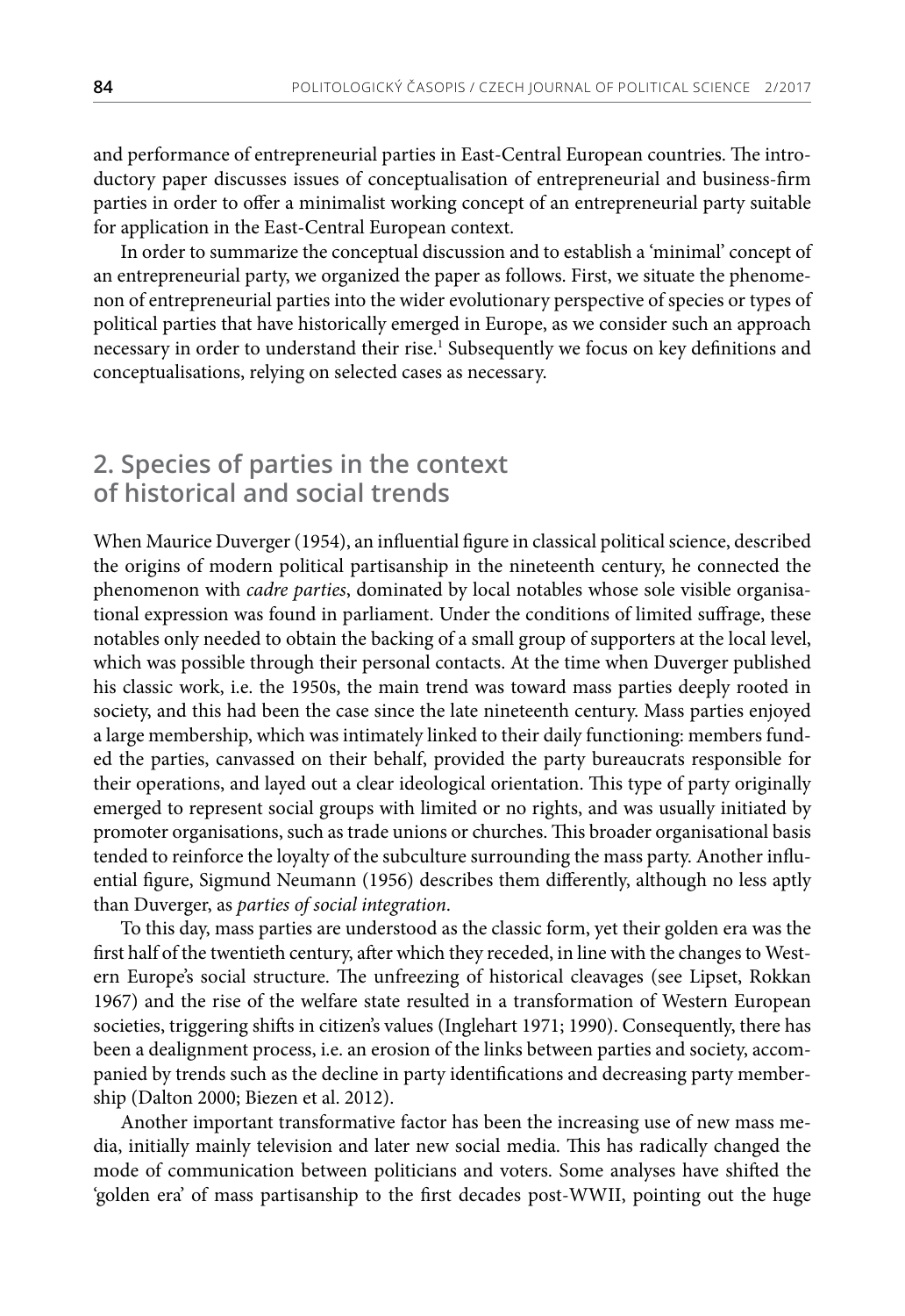differences between the European countries in terms of mass parties' declining membership and the development of new forms of party affiliations, such as cyber-members or social media followers and friends (Scarrow 2000; 2015). However, these findings do not question the fundamental impact that social transformation has on parties and how they function.

In the 1960s, Otto Kirchheimer (1966) highlighted the adaptation of parties to the changing conditions, using the term *catch-all party*. This new type of party weakened the role of ideological appeals and links with the promoter organisations, aiming to attract voters from various segments of society. Thanks to changes in the modes of political communication, the weight of leaders' roles in parties increased dramatically. Increasing professionalization also significantly affected the functioning of party organisations, and the manner in which they addressed the electorate. This final aspect is well captured by the notion of an *electoral-professional party*, as proposed by Angelo Panebianco (1998). At the core of Panebianco's concept is recognition of the key role of professionals, i.e. consultants, PR experts, opinion pollsters, upon whose help and services politicians relied, especially for election campaigns. By contrast, the importance of both members and traditional bureaucratic party apparatus declined, as they were increasingly losing their voice as the organisations professionalised. The combination of catch-all party and an electoral-professional orientation constituted a new party type (cf. Wolinetz 2002; Krouwel 2006).

Election campaigns are not just becoming more professional; they are also becoming more expensive. Interest-group contributions to party funding is increasingly important and state subsidies are being introduced. These subsidies strengthen party dependence on the state, which not only affects party funding, but also the recruitment of representatives. The 'ever closer' links to the state can, however, increase the interdependence of the state and the parties, which can even result in party colonisation of the state. The *cartel party thesis*, as developed by Richard Katz and Peter Mair (1995), is the best-known scholarly response to these phenomena. Although the Katz and Mair thesis has been criticised as difficult to verify empirically (Koole 1996, Detterbeck 2005), the distancing of many traditional parties from society, and their attachment to the state, as well as the loss of their ability socially to integrate, and to satisfy individual voter needs, are evident.

One of the other important aspects of party change outlined has been the growing number of new political parties, which often establish their profile by protesting against existing party elites and criticising them for merging with the state. Sometimes these new parties also represent a specific interest (Tavits 2006). Many of these newcomers can be considered *entrepreneurial parties*, which are described by some authors as another species of party (see Krouwel 2006 and 2012 for summary of this debate).

# **3. A minimal and a maximal conceptualisation of entrepreneurial parties**

Not all newly emerging political parties in Western and East-Central European party politics can be, of course, labelled as entrepreneurial parties. New political parties in general are a variegated entity, and scholarly approaches to their study have been diverse. These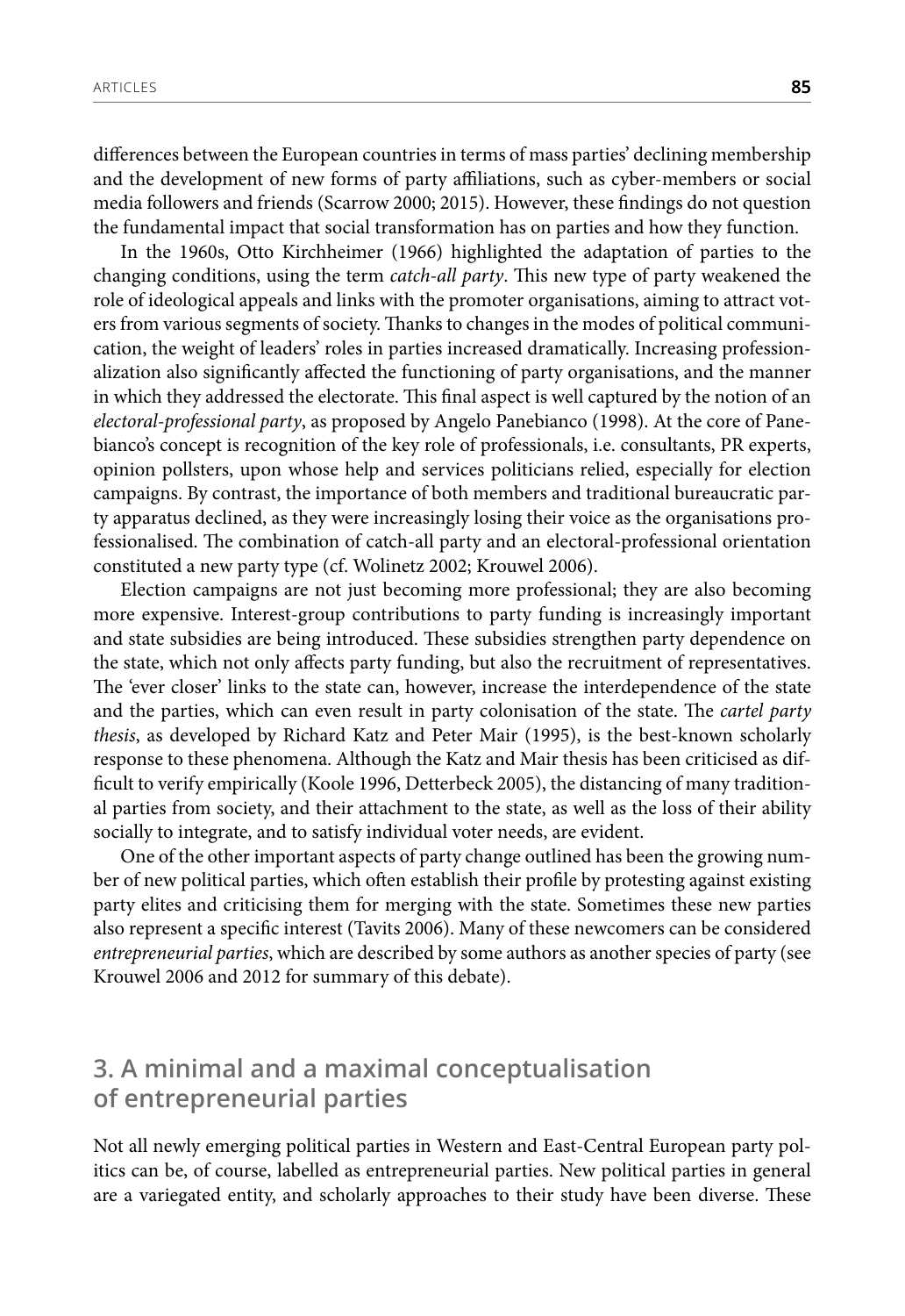approaches are often sophisticated; for instance, they can be based on examining the degree of 'newness' i.e. the extent to which many parties that declare themselves as new actually bear traces – in terms of personnel, ideology, policies, or electorates – of older parties (Barnea, Rahat 2011). Since we are not trying to cope with all sorts of new parties, here we adopt a different approach to this issue, viewing it through the lens of the evolutionary species of political parties introduced above.

Papers by authors focusing on political entrepreneurs and their parties often tend to define them divergently. André Krouwel (2006: 251) writes about 'business firm party cluster', mentioning not only the concept of entrepreneurial parties, but also the 'parties of professional politicians' (Klaus von Beyme), 'franchise organisations' (Kenneth Carty), and 'business firm party' (Jonathan Hopkin and Caterina Paolucci). This last concept is perhaps the most fully developed, and Krouwel has made further refinements to its definition. A business-firm party shares some traits with preceding evolutionary types of parties, but differs from them in other respects. Unlike a cartel party, it draws on private-sector resources; unlike a mass party it lacks a clear ideology; and neither grassroots members nor party bureaucrats wield serious influence in a business-firm party. On the one hand, these characteristics permit such parties great flexibility when they make their choices about which political issues to highlight and which strategies to pursue; on the other it makes them inherently fragile, as they are subject to fluctuating popularity among voters and reliant on the media attractiveness of the parties themselves and their leaders (cf. Carty 2004: 20–21).

The most famous prototype of a business-firm party is Silvio Berlusconi's Forza Italia. However, the 'model' created by Berlusconi poses some issues that fundamentally affect the construction of the concept, as the applicability of it to other cases is sometimes problematic and debatable. For instance, studies of some entrepreneurial parties in Scandinavia have revealed that local political entrepreneurs command far fewer resources and means. The electoral-professional strategy, as conceived by Angelo Panebianco, has therefore not been deployed as extensively as in Italy (Harmel, Svåsand 1993; Arter 2016). Furthermore, the environmental influences in Scandinavia also differ, and entrepreneurial parties have not become such mainstream players there as Forza Italia has in the south of the continent.

Our intention here is to offer an open and flexible conceptual framework that is applicable to the situation in Central and Eastern Europe. We believe that a good way to do so is to propose a two-level categorisation of entrepreneurial parties, consisting of both a *minimal*, i.e. a basic conceptualisation, and a *maximal*, i.e. a much more robust one.

The *maximal conceptualisation* of an entrepreneurial party essentially overlaps the notion of a business-firm party, as outlined by Hopkin and Paolucci (1999) and Krouwel (2006). Krouwel (2006) proposes two sub-types, linked either directly to a commercial company, whose structure is used for a political project, or to a new and separate organisation, constructed on the basis of business principles. To exemplify the first sub-type, he cites Forza Italia (FI), and the Spanish Union of the Democratic Centre (UCD), established by Prime Minister Adolfo Suárez, is given as an instance of the second sub-type. In both cases, the pivot of the party is the political entrepreneur who centralises power and possesses key resources. Hopkin and Paolucci (1999: 322) emphasise that this model of leadership is linked to 'personal popularity, organisational advantages, and crucially, access to unlimited professional expertise in mass communication.' Krouwel (2006: 261) pertinently notes that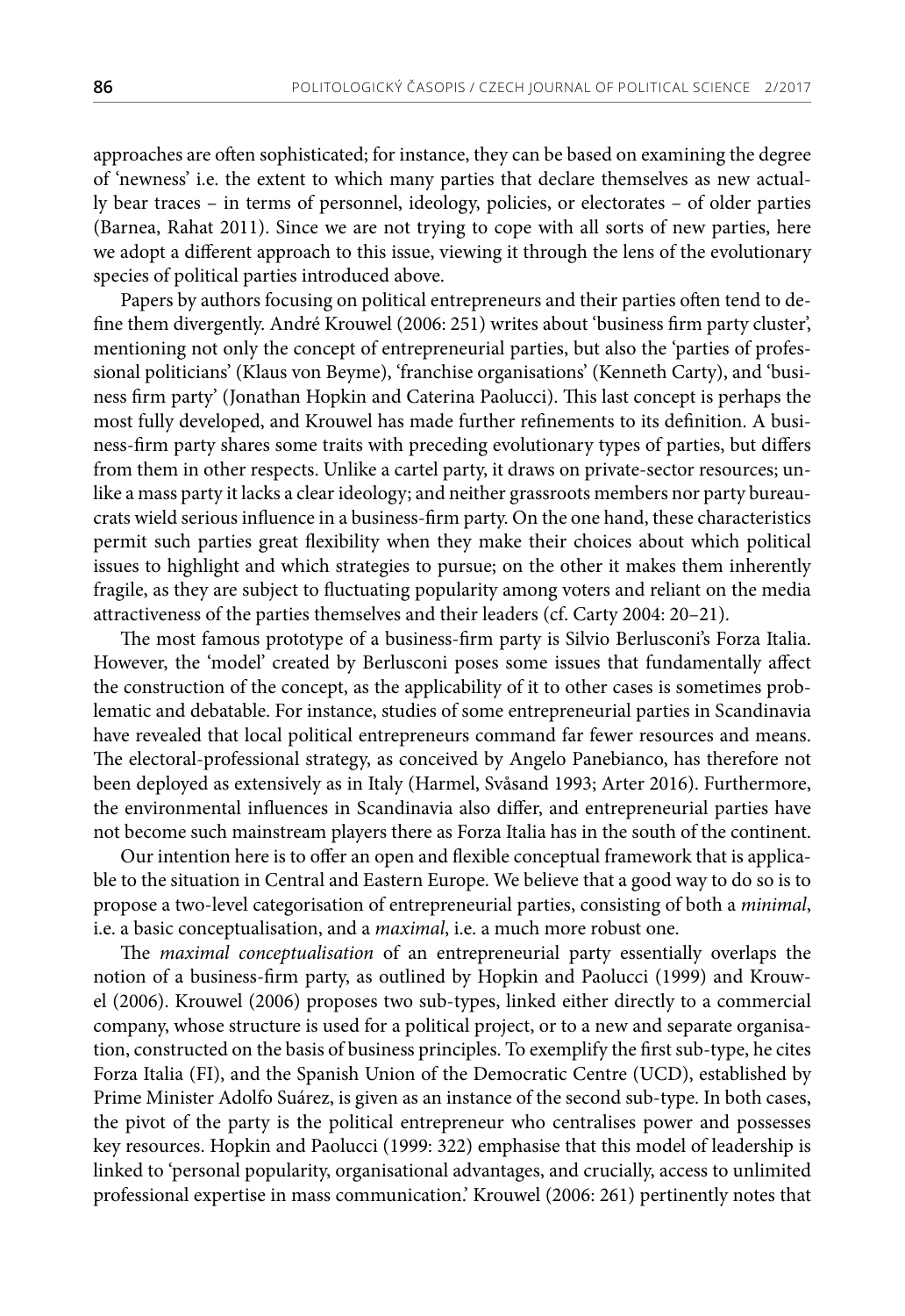the leader tends to be 'the best wrapping for popular policies.' Other key characteristics of business-firm parties are their attempts to secure easy access to the media, or even to control it directly. It is true that in terms of ties and funding, business-firm parties might receive some support from external interest groups, but these are not their main sources of income, electoral support, or channels of communication. The following table summarises the basic features of the business-firm party.

| Table 1: Overview of the key characteristics of the business-firm party model |                                                                                                                                                                                                             |
|-------------------------------------------------------------------------------|-------------------------------------------------------------------------------------------------------------------------------------------------------------------------------------------------------------|
| Genetic origin                                                                | Originates from the private initiative of a political entrepreneur,<br>whose resources - whether his own or controlled by him - are crucial<br>for party emergence.                                         |
| Organisation                                                                  | A centralized structure dominated by the leader, weak or absent<br>intra-party democracy.                                                                                                                   |
|                                                                               | Little importance attributed to the party on the ground, i.e. members<br>and local structures.                                                                                                              |
|                                                                               | The leader and his circle have the main say when selecting the party elite,<br>who are recruited from outside of state structures.                                                                          |
|                                                                               | Great importance of professionals, typically, electoral experts and consultants;<br>use of marketing techniques and the business (commercial) resources<br>of the leader; party bureaucrats are irrelevant. |
| Media                                                                         | Easy access to the media, or direct control thereof.                                                                                                                                                        |
| Ideology, electoral appeals<br>and environment                                | Issues and personalities are treated as political products, ideological flexibility,<br>voters as consumers, and an electoral market with a high level of volatility.                                       |
| Source: Adopted from Hopkin and Paolucci (1999) and Krouwel (2006).           |                                                                                                                                                                                                             |

As mentioned before, the concept of business-firm party is hardly applicable (since there are only few examples of it, one of them being Czech ANO – Kopeček 2016) and it constitutes only one of the versions of the general concept of an entrepreneurial party. As already explained, even the definition of the concept of entrepreneurial party could be approached with different levels of complexity. Our *minimal conceptualisation* synthesises those traits that can be identified, explicitly or implicitly, in most of the papers that focus on political entrepreneurs in 'old' democracies (e.g. Harmel, Svåsand 1993; Lange, Art 2011; Bolleyer, Bytzek 2013; Arter 2016; Arter, Kestilä-Kekkonen 2014). At the heart of this conceptualisation are the following: (1) *the central role of the leader and his private initiative* to launch a project of the new party. The founding father, who is also the main initiator, uses his party as a (2) *personal vehicle* to carry primarily his or her personal business and political interests (Lucardie 2000).<sup>2</sup> He wields a (3) *crucial formative influence* over 'his' political project, at least in the initial stages. The party is closely associated with an issue prioritised by the founder, and his message is crucial in ensuring voters and supporters identify with the party. The effect of the message can be substantially reinforced by the leader's charisma, especially in the case of a media-attractive leader who possesses the ability to use media for political agitation. An entrepreneurial party is (4) *not a 'product' of a promoter/sponsor organisation or social movement*, as had been the case with mass parties (Harmel, Svåsand 1993; Krouwel,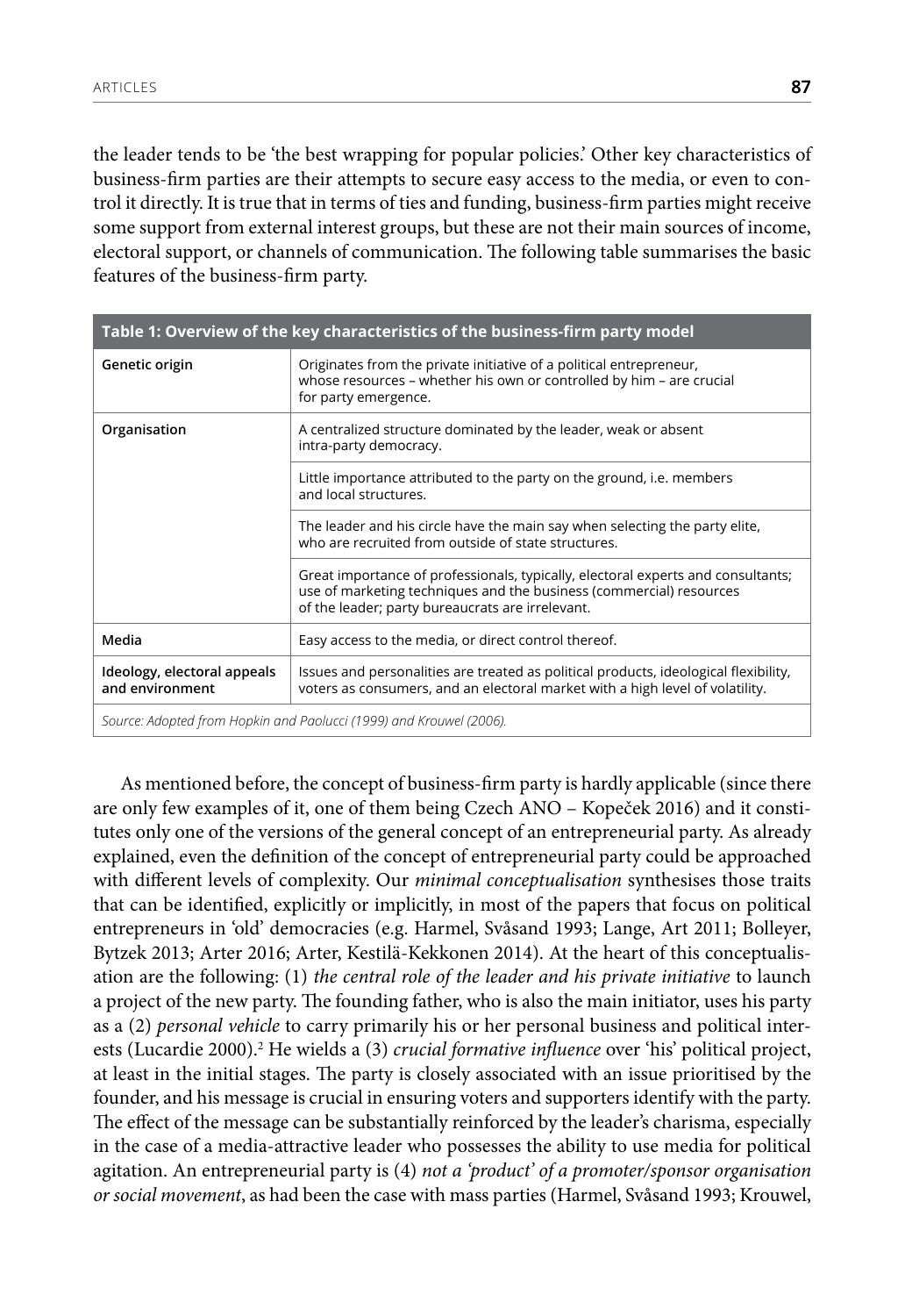Lucardie 2008). Hence, such parties do not have pre-existing social rootedness and are not 'rooted newcomers' (Bolleyer, Bytzek 2013), which naturally increases their vulnerability. Finally, in terms of its origins, an entrepreneurial party is (5) *not connected with parliament*, as the cadre party was, and it is not founded by a group of MPs seceding from another party.

This minimalist conceptualisation will constitute the basic point of departure for our endeavour to analyse Central Eastern European entrepreneurial parties, their emergence, development, and – at least in some cases – institutionalisation into the existing party system.

# **4. Central and Eastern Europe as the Promised Land for entrepreneurial parties**

The area of East-Central Europe is something of a laboratory for political change, which is quicker and more intensive there than in Western Europe. This is because a long, continual democratic tradition is lacking; indeed in some countries in the region, democracy only began in earnest in 1989 (Kitschelt et al. 1999: 19–42; Cabada et al. 2014: 11–42). Integral to this change has been the relatively frequent emergence, and in some cases lasting activities, of entrepreneurial parties.

The conditions for the emergence of this type of party in East-Central European countries have been favourable. Party-state symbiosis has been frequent, intensive and persistent (Biezen 2003; Kopecký 2006), creating fertile ground for the anti-establishment protests on which new parties can readily establish themselves. Although anti-establishment protest is neither a necessary nor sufficient condition for the emergence of new entrepreneurial parties, it makes the launching of such parties definitely easier by offering a strong 'stick' to be used for blaming and shaming the establishment parties. Even more importantly: democracy based on party government has become established in the new context of political plurality, societies have become stratified, and a relatively stable cleavage structure has emerged (Hloušek, Kopeček 2008; Casal Bértoa 2014). Despite all this, parties have remained relatively weak institutionally (Tavits 2013). Access to state resources, in combination with a patronage strategy, therefore, often serves parties to compensate for their limited membership and restricted electoral and social support. The roots of institutional weakness can be sought both in the disrupted continuity affecting the long period when East-Central Europe was ruled by non-democratic regimes and in the post-1989 *Zeitgeist*, which differed entirely from the prevailing era of mass partisanship, which characterised the early decades of the twentieth century. Despite the changes that occurred in Western European societies and the values as described above, the historical cleavages largely survive there in a more robust form, providing an important source of support for traditional parties.

An important consequence of what we have described is the limited organisational capacity of parties in East-Central Europe, including those that have existed for a long time.<sup>3</sup> Another characteristic trait of 'new' democracies has been voter volatility, which tends to be higher than average in most Western European countries (Gallagher et al. 2012).

Overall, the party systems in East-Central Europe tend to be less stable, their 'old' parties are relatively vulnerable and *the opportunities for newcomers are much greater* than is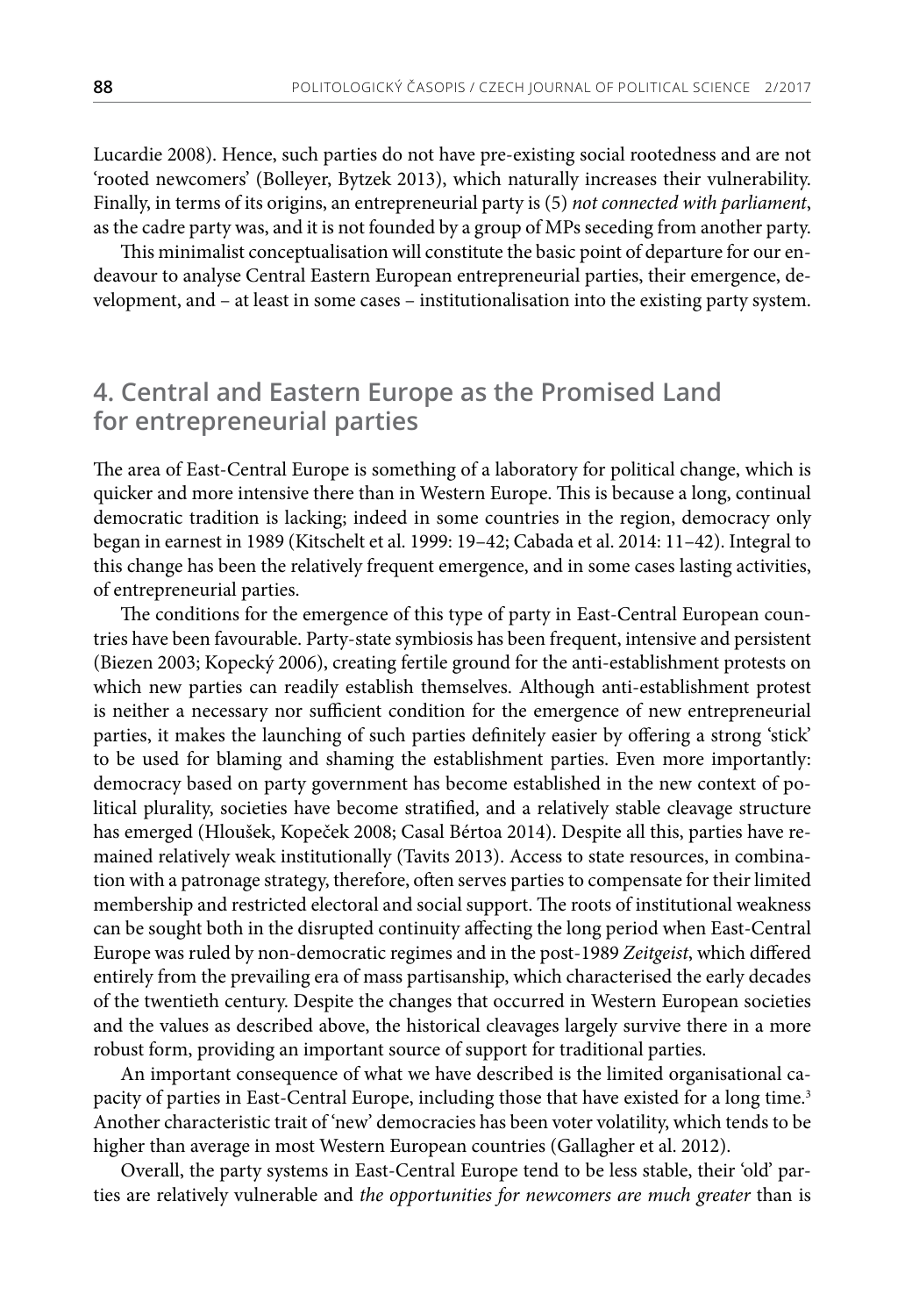the case in long-established democracies, improving entrepreneurial parties' chances for success. In particular, their window of opportunity is being extended by falling public trust in existing party elites. This might lead to a radical overhaul, or even a collapse, of the party system. Whereas such instances are rare in Western Europe (one example is Italy in the first half of the 1990s), in East-Central Europe electoral earthquakes are much more common. The last wave of such earthquakes was recorded during the great recession that took place from the end of the first decade to the middle of the second decade of the twenty-first century. Its effects included not only losses by established parties and rapid gains by newcomers, but also rapid newcomer losses to even newer parties (Haughton, Deegan Krause 2015).

It is not coincidental that many of these newcomers are entrepreneurial parties. There are at least three crucial reasons why this type of party is able to benefit the most from the shaken position of established parties, at least in a short-term perspective. First, the entrepreneurs who enter the sphere of party politics have at their disposal the financial resources necessary to launch a professional political campaign and fund political marketing. Second, entrepreneurial parties deliberately ignore many traditional methods to build intra-party organisation and in so doing, their leaders can use this as another sound argument that their party is not the same as the traditional, established and (sometimes allegedly) corrupted parties. Third, voters can attach to a strong leader who has already 'proven' his qualities as a successful businessman. For all these reasons, the entrepreneurial parties are very likely to emerge even if they are not always likely to stay.

# **5. Content of the special issue**

This special issue journal contains six case studies. Two papers are devoted to the Czech Republic and the entrepreneurial parties emerging there. Lubomír Kopeček and Vít Hloušek analyse different ways of institutionalising two Czech entrepreneurial parties: Public Affairs and ANO. A comparison of the emergence and development of these two parties serves to assess the viability of Andrej Babiš's political project. The focus of the article lies in the analysis of how the leaders were able to institutionalize the party. Tomáš Cirhan and Petr Kopecký pay attention to another important aspect explaining the different fortunes of Czech entrepreneurial parties. Their paper analyses and compares the career backgrounds and cohesion of the top politicians of these parties.

Four additional papers depict the emergence and activities of entrepreneurial parties in other East-Central European countries. Three of these papers offer comprehensive surveys of existing entrepreneurial parties in selected East-Central European countries which, together with the Baltic States, are the cases influenced the most by the phenomenon of entrepreneurial parties. Beata Kosowska-Gąstoł and Katarzyna Sobolewska-Myślik discuss the Polish case, Alenka Krašovec the case of Slovenia and Juraj Marušiak the case of the Slovak Republic, a country where the first entrepreneurial party emerged as early as 1998. The last contribution, written by Sergiu Ghergina and Sorina Soare, sheds light on the brief tenure of Dan Diaconecsu's Romanian People's Party.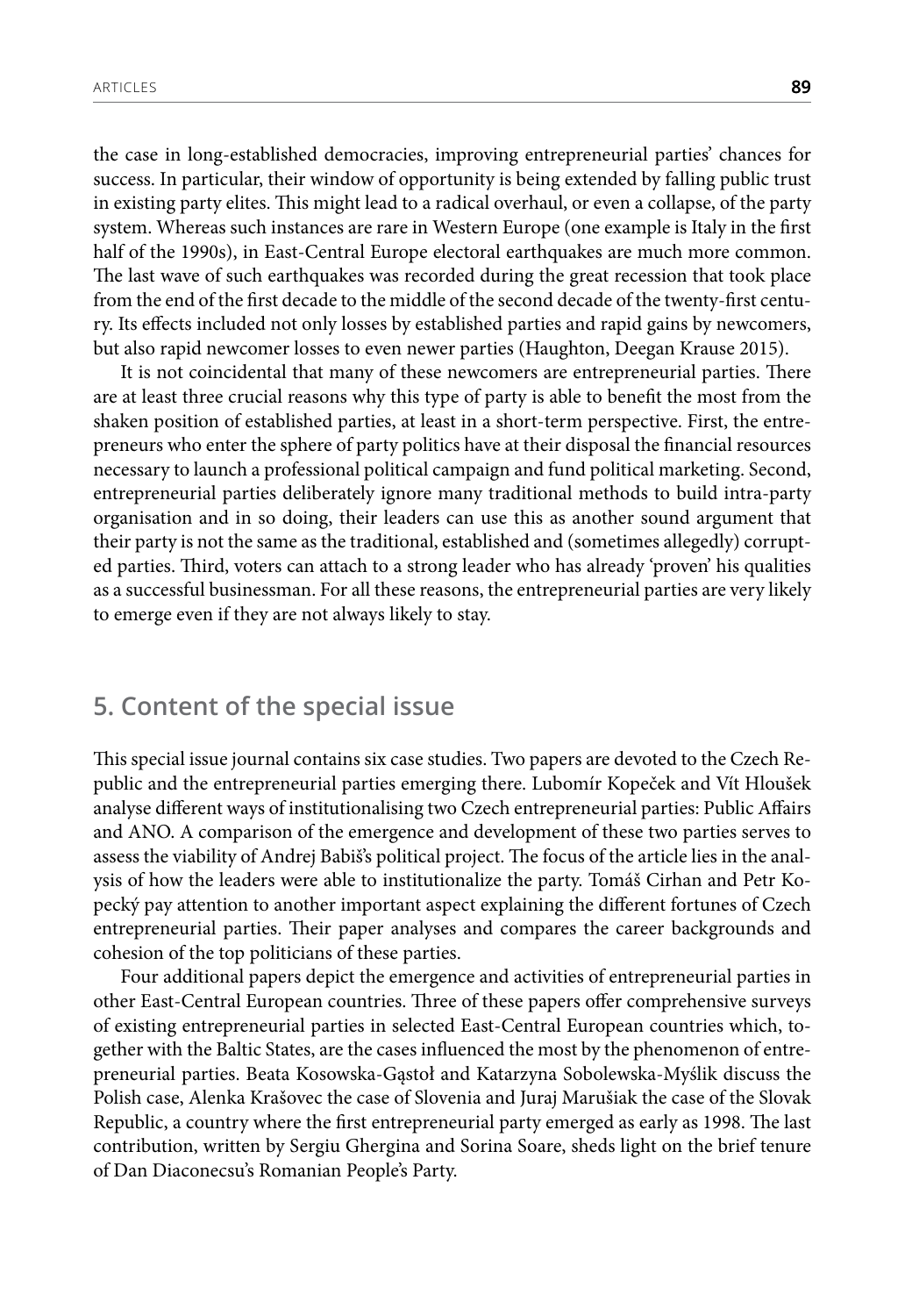# **Footnotes:**

- 1. We will not analyse the situation in the USA, where this type of party has had a much longer tradition thanks to that country's different historical evolution and conditions (Schlesinger 1984; Carty 2004).
- 2. It is especially the stress on party as a tool to promote business interests of the founder which distinguishes the concept of entrepreneurial party from Lucardie's concept of personal vehicle party. We, backed by the political reality of (not only) East-Central Europe, stress the personal economic interests while Lucardie puts emphasis on political opportunity windows. These two aspects are however not mutually exclusive.
- 3. The only exception to this are some communist-party successors, which could enjoy a bonus in terms of territorial structure, cadres and, in some cases money, at the start of the new era (Grzymała-Busse 2002).

### **References:**

- Arter, David and Kestilä-Kekkonen, Elina. 2014. 'Measuring the Extent of Party institutionalisation: The Case of a Populist Entrepreneur Party.' *West European Politics* 37, no. 5, 932–956.
- Arter, David. 2016. 'When new party X has the 'X factor': On resilient entrepreneurial parties.' *Party Politics* 22, no. 1, 15–26.
- Barnea, Shlomit and Rahat, Gideon. 2011. 'Out with the old, in with the new. What constitutes a new party?' *Party Politics* 17, no. 3, 303–320.
- Biezen, Ingrid van and Mair, Peter and Poguntke, Thomas. 2012. 'Going, going …, gone? The decline of party membership in contemporary Europe.' *European Journal of Political Research* 51, no. 1, 24–56.
- Biezen, Ingrid van. 2003. *Political Parties in New Democracies. Party Organization in Southern and East-Central Europe.* Houndmills, Basingstoke: Palgrave Macmillan.
- *Bolleyer*, Nicole and *Bytzek, Evelyn. 2013.* 'Origins of party formation and new party success in advanced democracies.' *European Journal of Political Research* 52, no. 6, 773–792.
- Cabada, Ladislav and Hloušek, Vít and Jurek, Petr. 2014. *Party Systems in East Central Europe.* Lanham Plymouth: Lexington Books.
- Carty, Kenneth. 2004. 'Parties as franchise systems. The Stratarchical Organizational Imperative.' *Party Politics* 10, no. 1, 5–24.
- Casal Bértoa, Fernando. 2014. 'Party systems and cleavage structures revisited: A sociological explanation of party system institutionalization in East Central Europe.' *Party Politics* 20, no. 1, 16–36.
- Dalton, Russell J. 2000. 'The Decline of Party Identifications.' In: *Parties without Partisans.* Eds. Russell J. Dalton and Martin P. Wattenberg. Oxford: Oxford University Press, 19–36.
- Detterbeck, Klaus. 2005. 'Cartel Parties in Western Europe?' *Party Politics* 11, no. 2,173–191.
- Duverger, Maurice. 1954. *Political parties.* London: Methuen.
- Gallagher, Michael and Laver, Michael and Mair, Peter. 2011. *Representative Government in Modern Europe.* London: McGraw-Hill.
- Grzymała-Busse, Anna. 2002. *Redeeming the Communist Past. The Regeneration of Communist Parties in East Central Europe.* Cambridge: Cambridge University Press.
- Harmel, Robert and *Svåsand, Lars. 1993.* 'Party leadership and party institutionalisation: Three phases of development.' *West European Politics* 16, no. 2, 66–88.
- Haughton, Tim and Deegan-Krause, Kevin. 2015. 'Hurricane Season: Systems of Instability in Central and East European Party Politics.' *East European Politics and Societies* 29, no. 1, 61–80.
- Hopkin, Jonathan and Caterina Paolucci. 1999. 'The Business Firm Party Model of Party Organisation. Cases from Spain and Italy.' *European Journal of Political Research* 35, no. 3, 307–339.
- Inglehart, Ronald. 1971. 'The Silent Revolution in Europe: Intergenerational Change in Post–Industrial Societies.' *The American Political Science Review* 65, no. 4, 991–1017.